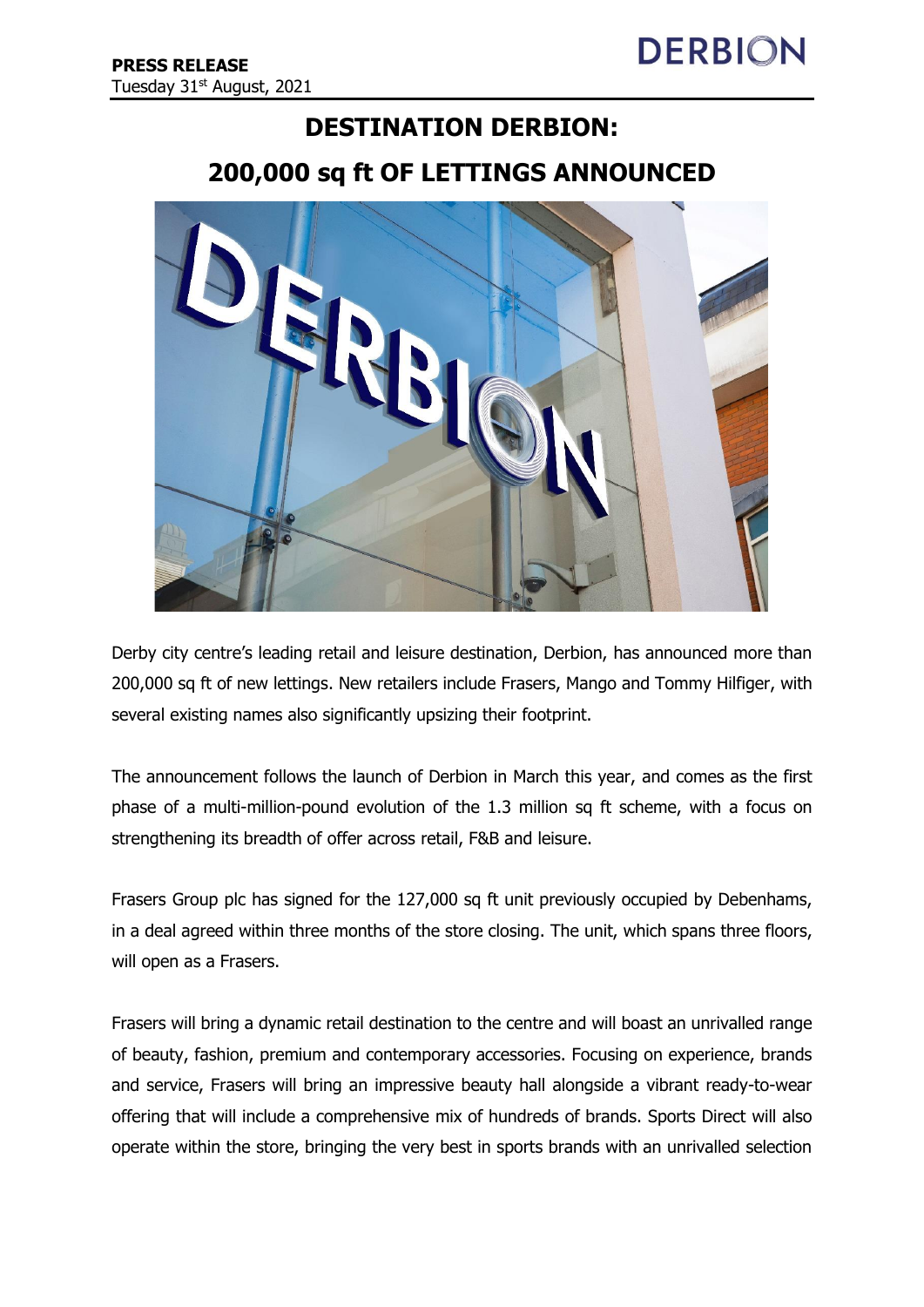for men's, women's and kids and will include sections dedicated to disciplines such as running, football and outdoors.

Separately, and further bolstering Derbion's premium fashion offering, Frasers Group has confirmed that it will take the former Topshop unit, bringing luxury retailer FLANNELS to the 24,000 sq. ft space. Completing the significant deal, Frasers Group has confirmed it will also take a further 50,000 sq ft of retail space, which housed the former BHS department store in St Peter's Street.

Tommy Hilfiger opened the doors on a new 3,500 sq ft store in June, and Mango has commenced fit out on a 5,000 sq ft unit, following the recent arrivals of Hugo Boss, Hobbs and Whistles at Derbion.

Earlier this year, Derbion set out its new vision alongside the refreshed brand, paying homage to the city of Derby's longstanding association with motion and global innovation within the aerospace and automotive sectors. The new identity is part of the ongoing transformation of the centre, focused on creating a compelling and attractive offer that appeals to the wider catchment, as Derbion becomes the destination of choice in the East Midlands for both visitors and occupiers.

Derbion has also recently launched a new cashless and ticketless parking system, offering a smooth customer journey with the ability to pay online, at the barrier or at pay machines, and providing the centre with the flexibility to create tailored offers and promotions for visitors. Plans are also in development to transform Derbion's food, beverage and leisure offer, to support the successful Showcase Cinema de Lux and Hollywood Bowl and to boost the city's night-time economy.

Adam Tamsett, General Manager of Derbion, comments: "There is no doubt the last year has been challenging for our sector, but it comes with opportunity. The retail landscape is continuing to shift, and our ambitious plans for the centre complement the rapid changes that retailers are facing. By taking an agile, forward-thinking approach, the team has been able to secure 200,000 sq ft of new leasings this year, an incredible feat given the current climate.